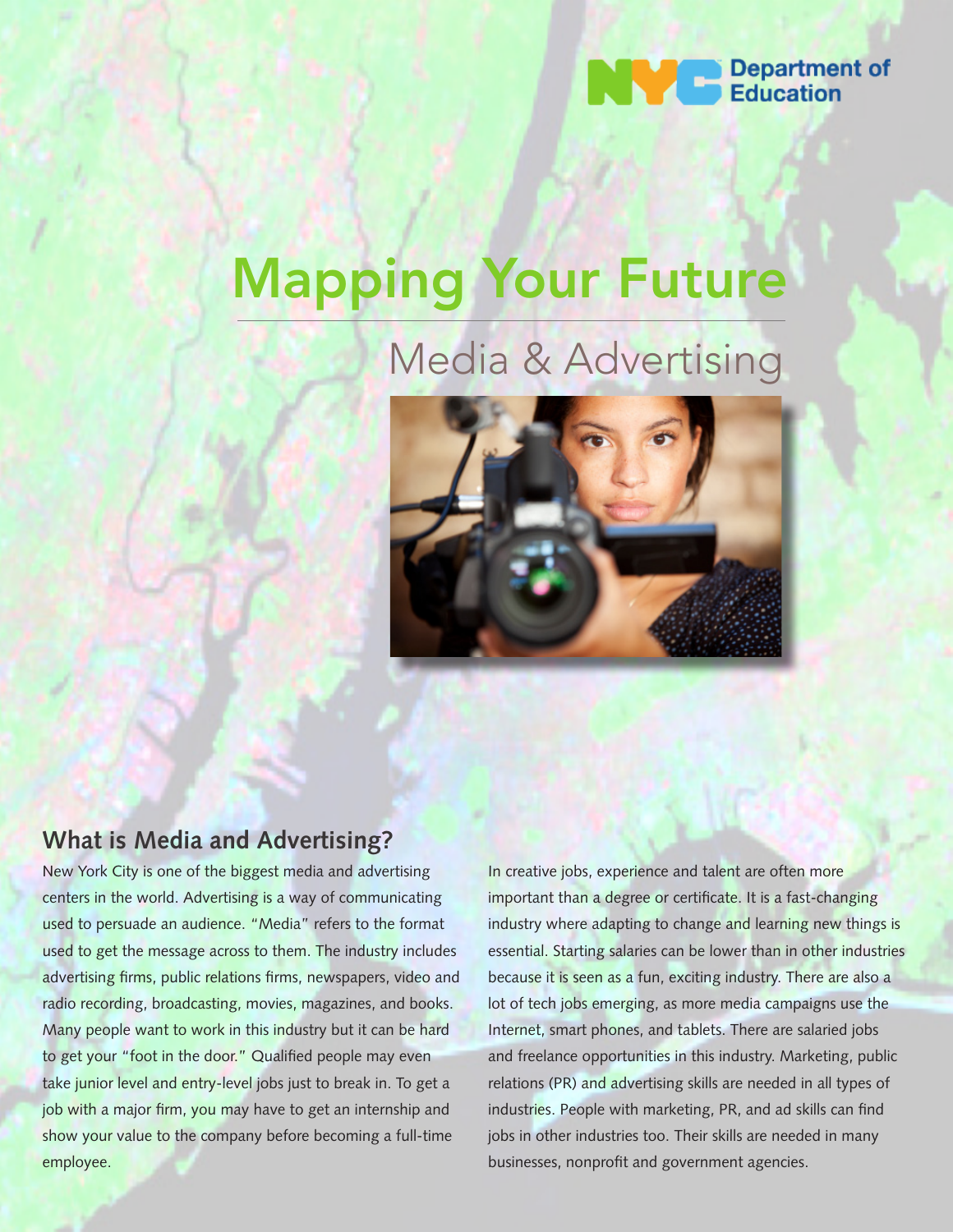# **Creative Jobs** Mapping Your Future:

### INCREASING LEVELS OF EDUCATION/TRAINING REQUIRED

### Some College and/or Moderate Experience College or Experience College Plus Experience

#### Graphic Designer

DUTIES: **Design or create graphics to meet clients' needs for letterheads, logos, websites or other media.**

PAY RANGE: **\$38,000 to \$75,000 per year**

#### Presentation Designer

DUTIES: **Design and create presentation materials on a computer or on paper.** 

PAY RANGE: **\$40,000 to \$75,000 per year**

#### Web or Mobile Media Designer

DUTIES: **Design, create, and modify websites or mobile or tablet apps.** 

PAY RANGE: **\$40,000 to 75,000 per year**

#### Digitizing Technician

DUTIES: **Take materials like books or tapes and convert them into something that can be used on computers or other digital media.** 

PAY RANGE: **\$40,000 to \$100,000 per year or \$19 to \$48 per hour**

#### Copy Writer  $\blacktriangleright$ DUTIES:

**Write for ads, publications, or the Internet – often to promote sales.**

PAY RANGE: **\$30,000 to \$50,000 per year**

#### Editor

DUTIES: **Coordinate and edit written and other material for publication.** 

PAY RANGE: **\$40,000 to \$100,000 per year**

#### Application Developer

DUTIES: **Create computer applications or utility programs. Develop software solutions to meet customers' needs.** 

PAY RANGE: **\$70,000 to \$120,000 per year**

#### Digital Director

DUTIES: **Build relationships with prospects, clients and partners in online marketing and media areas.**

PAY RANGE: **\$85,000 to \$185,000 per year** 



#### Managing Editor

DUTIES: **Oversee editorial staff, manage quality control, and have the final word on materials being published.**

PAY RANGE: **\$45,000 to \$85,000 per year**

#### Art Director

DUTIES: **Come up with design ideas and approaches and execute them in art or layout design.** 

PAY RANGE: **\$73,000 to \$163,000 per year**

#### Creative Technologist

DUTIES: **Help customers decide the best technology to communicate their message. Oversee the design and technical development of media projects.**

PAY RANGE: **\$85,000 to \$185,000 per year** 

#### Design Director

DUTIES: **Oversee and direct design of print and digital media.** 

PAY RANGE: **MAP KEY EXAMPRODUCE**<br> **EXAMPRODUCE**<br> **\$85,000 to \$185,000 per year** 

This flyer highlights some jobs, but not all jobs in this sector.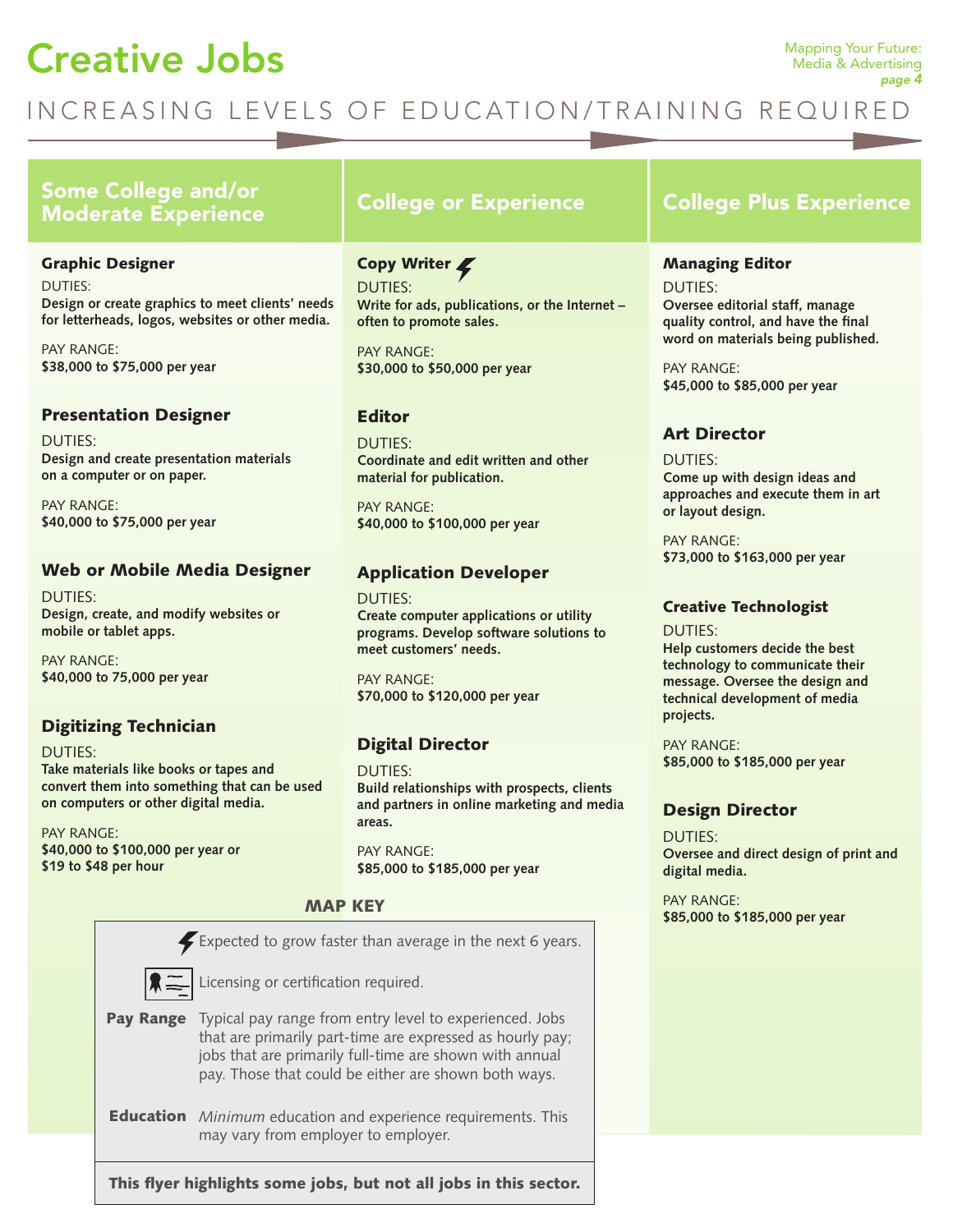### Put Yourself on the Map: How to Use This Brochure

Like any map, this Career Map helps you find your way to new places – in this case, a bunch of careers within one specific industry. (An industry is a loosely defined area of businesses engaged in similar work.) As you read, ask yourself: what different kinds of jobs are there? How could one job lead to the next? Which ones will I like? How much money can I earn, and how long will it take me to get there? What kind of training do I need?

One of the best ways to find a satisfying career is to get clear about your personal interests and strengths. What do you most enjoy doing? What do your friends, teachers, parents say you do best? Do you prefer to work with people, ideas or things? Do you want to be in charge, or work alongside your peers? Which of these jobs will let you be your best?

Once you've found a path that sounds like a good fit, it's time to test it out. Find someone who works in the industry – ask your friends, parents, teachers and neighbors if they can introduce you. Ask if they are willing to talk with you for a few minutes. This is called an "informational interview." You're not asking them to find you a job; you're only asking to listen and learn about their experience. If you ask in a professional manner, many people are happy to speak with you. (If you're nervous about this, ask a teacher, guidance counselor or parent to help.)

**Find someone who works in the industry – ask your friends, parents, teachers and neighbors if they can introduce you.**

Before you meet with the person, reread this brochure and write down any questions you have, for example:

- $\blacksquare$  What do you spend your day doing in this job?
- $\blacksquare$  How did you get started in this field?
- $\blacksquare$  How much reading, writing or math do you do in your job?
- How do people dress at the work place?
- Do you have a routine set of tasks you do every day or do you do something different every day?
- $\blacksquare$  Do you work the same schedule every week, or does it change?
- What courses would I take in high school or college to prepare for this job?
- $\blacksquare$  What is my next step after high school if I am interested in this field?
- Where can I find people who can help me learn more about this field?

Make sure to send a thank you note, and in no time you'll be on your way. For more information about this industry and many others, you can visit www.careerzone.ny.gov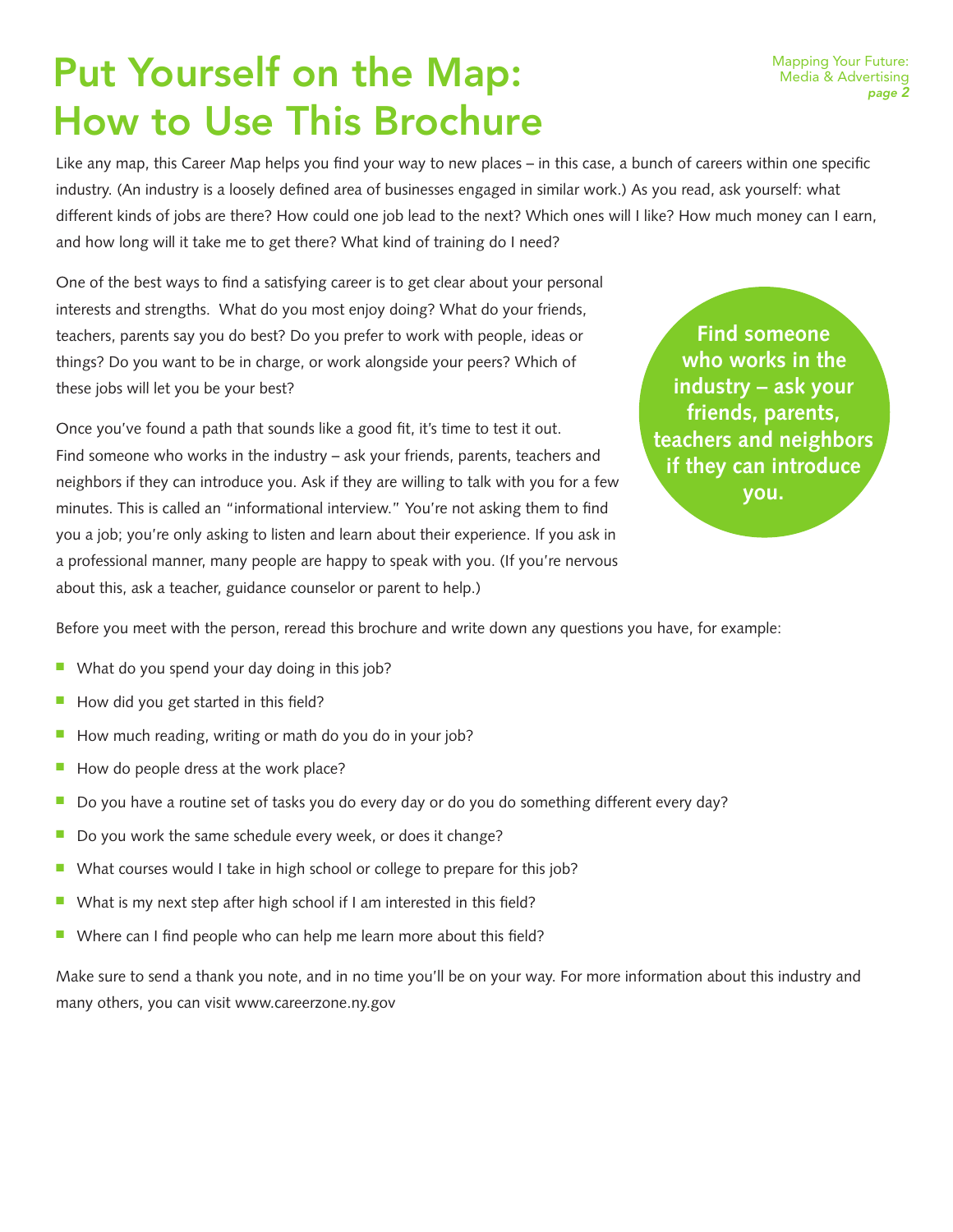# **Technical Jobs** Mapping Your Future:

### INCREASING LEVELS OF EDUCATION/TRAINING REQUIRED

#### Some College and/or Moderate Experience

#### Camera Operator

DUTIES:

**Run television, video, or film camera for TV broadcasts, advertising, video production, or the movies.**

PAY RANGE: **\$30,000 to \$55,000 per year or \$14 to \$26 per hour**

#### Sound Engineering Technician

DUTIES: **Set up and connect audio equipment including microphones, sound speakers, recording equipment, and mixing boards.** 

PAY RANGE: **\$35,000 to \$75,000 per year or \$17 to \$36 per hour**

#### Video Technician

DUTIES:

**Set up video equipment including video screens, projectors, monitors; connect wires and cables.**

PAY RANGE: **\$35,000 to \$70,000 per year or \$18 to \$34 per hour** 

#### Electrical Technician

DUTIES: **Apply electrical knowledge to design, build, repair, and adjust electrical components, circuitry and controls.**

PAY RANGE: **\$49,000 to \$77,000 per year or \$24 to \$37 per hour**

### College and/or Significant **Experience**

#### Film Editor

DUTIES: **Edit film, video, or other media and synchronize soundtracks with images.**

PAY RANGE: **\$45,000 to \$85,000 per year**

#### Technical Director

DUTIES:

**Coordinate taping, editing, engineering, and maintenance departments to produce radio or television programs.** 

PAY RANGE: **\$45,000 to \$85,000 per year**

#### Director

DUTIES: **Direct television, radio, video, or film productions, make creative decisions about scripts, actors, design and sound.**

PAY RANGE: **\$55,000 to \$150,000 per year** 

#### Chief Engineer

DUTIES: **Oversee the technology needed to put a broadcast on-the-air. Make sure equipment is ready for broadcast and solve problems when they arise.**

PAY RANGE: **\$95,000 to \$175,000 per year**

#### Did you know?

- **• It can be hard to get your "foot in the door" in the industry.**
- **• Qualified people often take lower level jobs just to break into the industry.**
- **• If you want a job with a well-known company, it is a good idea to get an internship first.**
- **• In creative jobs, experience and talent may count more than education.**
- **• It is a fast-changing industry where knowing how to learn new things is key.**
- **• Jobs in the industry often require excellent communication skills.**
- **• There are salaried jobs and freelance opportunities in this industry.**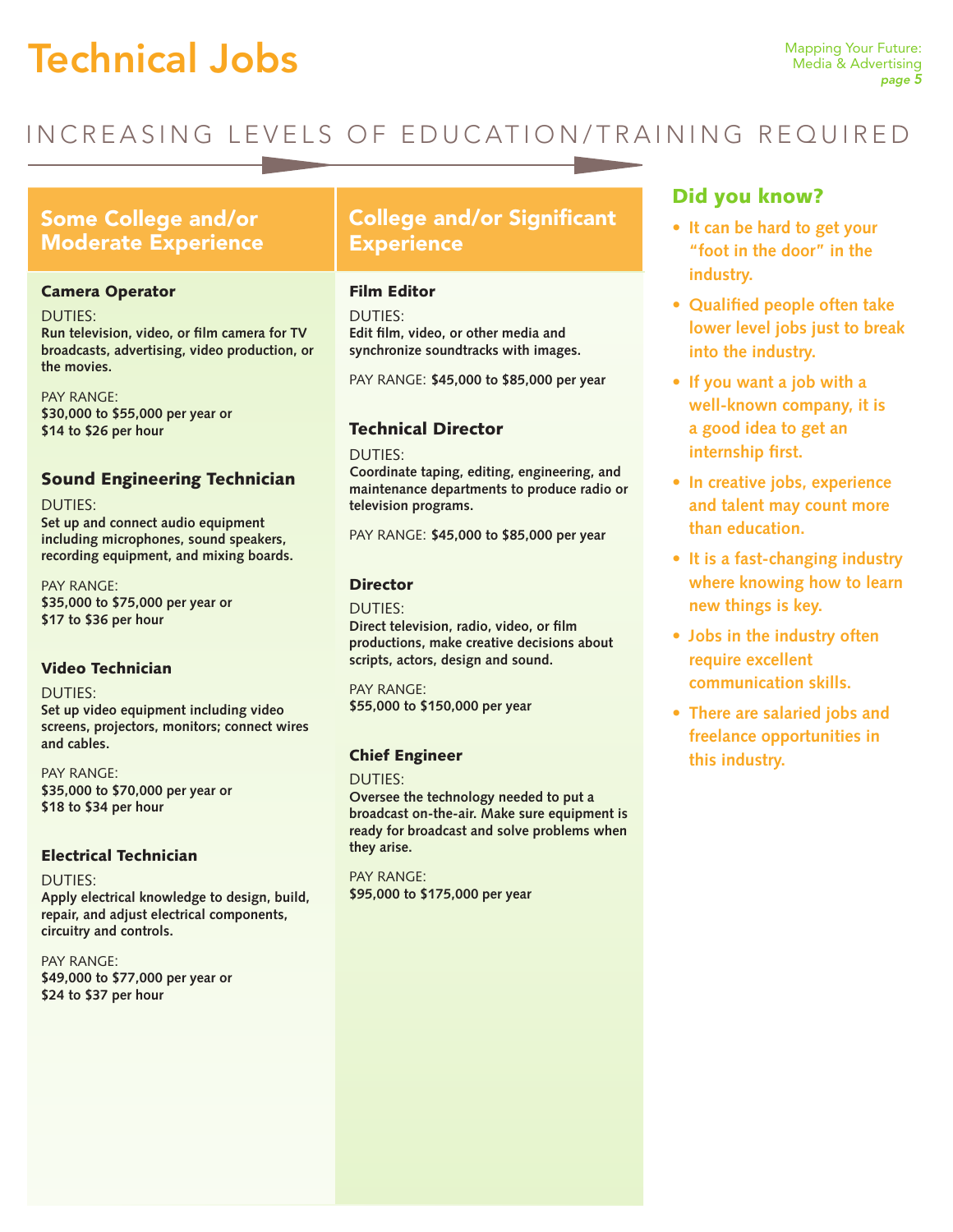# Types of Employment

|                                          | <b>HOURS/WEEK</b> | <b>SCHEDULE</b> | <b>WAGE/SALARY</b>                                         | <b>PAYMENT</b>                                                    | COMMON<br><b>BENEFITS</b>                                                     |
|------------------------------------------|-------------------|-----------------|------------------------------------------------------------|-------------------------------------------------------------------|-------------------------------------------------------------------------------|
| <b>Full-Time</b>                         | Usually 35+       | Steady          | Annual                                                     | Weekly or<br>bi-weekly                                            | Paid sick leave,<br>vacation time,<br>health insurance,<br>retirement savings |
| Part-Time                                | Usually <35       | May vary        | Hourly                                                     | Weekly or<br>bi-weekly                                            | Usually none                                                                  |
| <b>Temp</b>                              | As available      | May vary        | Hourly                                                     | Weekly or<br>bi-weekly                                            | Usually none                                                                  |
| Self-employed<br>aka<br><b>Freelance</b> | Varies            | Varies          | Negotiate rate of<br>pay with client                       | Upon completion<br>of work or on a<br>schedule of<br>deliverables | None: must pay own<br>taxes and health<br>insurance                           |
| <b>Union</b>                             |                   |                 | Typically higher than<br>comparable<br>non-union positions |                                                                   | As negotiated by<br>the union with the<br>employer on behalf<br>of members    |

#### **For information about the DOE CTE Programs:**

http://schools.nyc.gov/ChoicesEnrollment/CTE/ParentsandStudents/default.htm http://CTECouncil.org

#### **For additional information:**

http://www.aaaa.org/careers/Pages/default.aspx (advertising) http://www.prsa.org/ (public relations) http://www.bls.gov/ooh/media-and-communication/home.htm (broadcasting)

#### **Where can I get additional general information on careers?**

For careers in New York State: www.careerzone.ny.gov For general career information, including videos of nearly 550 careers: www.acinet.org

**Office of Postsecondary Readiness (OPSR) New York City Department of Education 52 Chambers Street New York, NY 10007**